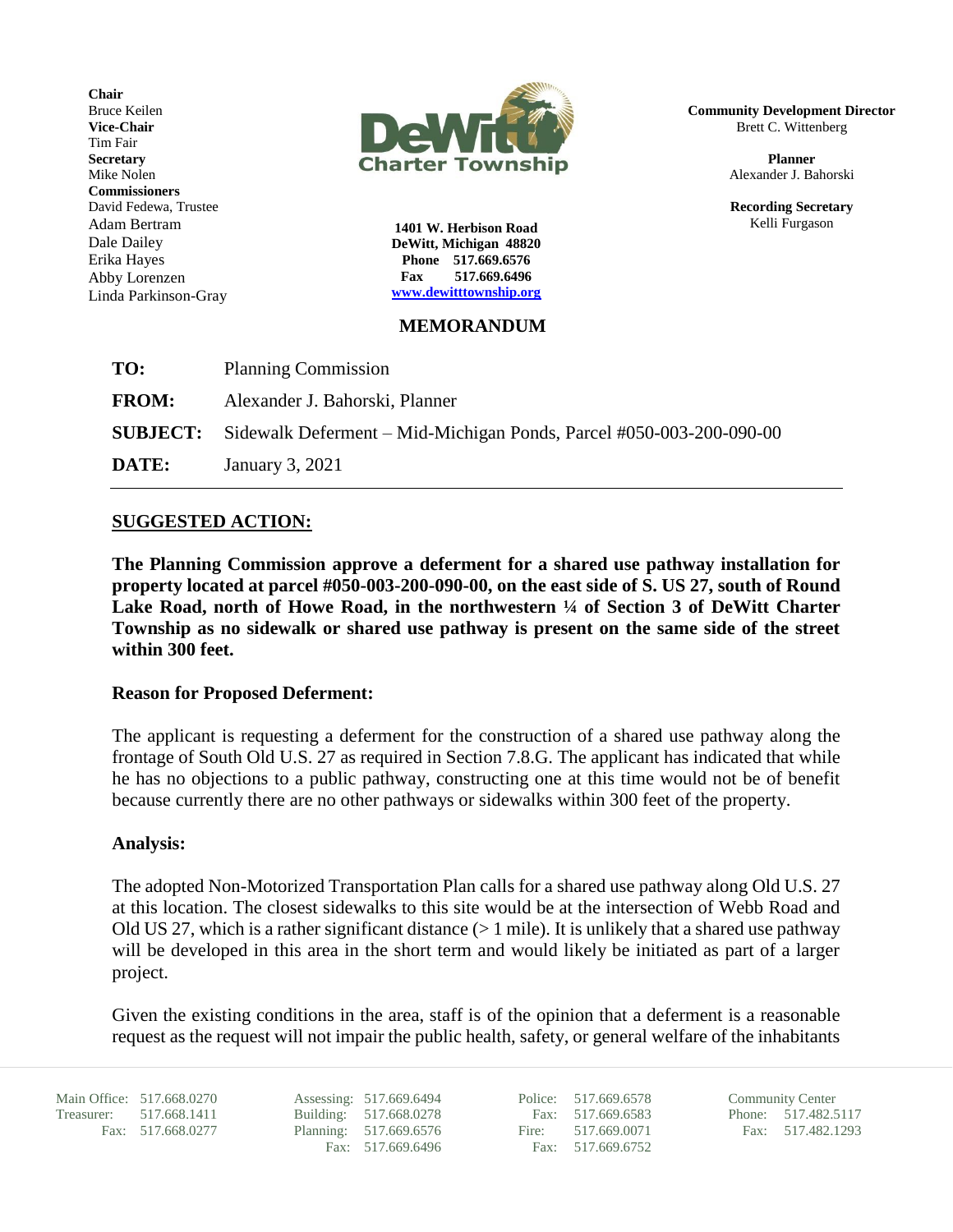of the Township. Per Section 7.8.G.2, the Planning Commission may, upon application from a nonresidential property owner, grant a deferment from the requirements of Section 5.3.C to defer construction of a sidewalk or shared use pathway for a period of time as the Planning Commission shall determine, but not to exceed three years, if no sidewalk or shared use pathway is present on the same side of the street within 300 feet, or if an adjacent property within 300 feet has been granted a deferment prior to the subject property. Provided, that as a condition of such deferment, a restrictive covenant affirming that the sidewalk or shared use pathway will meet the construction requirement as to said property within the period specified by the Planning Commission shall be recorded with the county register of deeds, which shall run with the land and be binding upon the applicant and the applicant's successors in interest in said property. Lots abutting a crosswalk or signalized intersection shall not be eligible for a deferment.

*The site meets all standards outlined for a deferment above.*

## **Site Location**



Attachments:

Section 7.8.G Variances, Deferments and Exemptions Request for Deferment Letter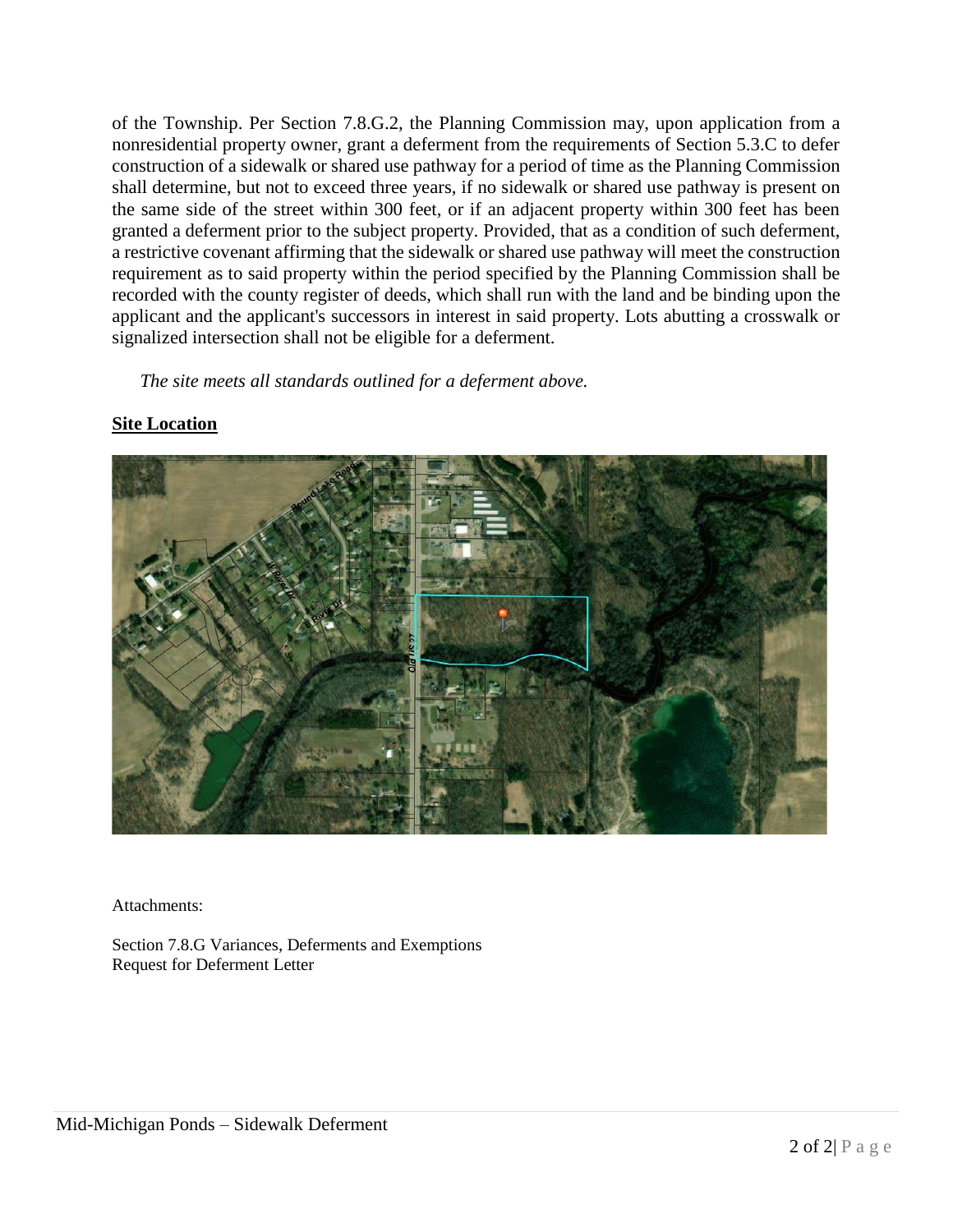- Construction or repair by the township. If any owner shall fail or neglect to construct or repair any sidewalk or shared use pathway adjacent to their lot or parcel of land within such time as herein required, or as may be required by resolution of the Township Board, the Township Board may cause the same to be done, and the cost of said construction or repair may be paid out of the contingent fund of the township or financial guarantee posted for that purpose, and the Township Board may pursue the means necessary to recover the cost of said construction or repair from the owner as applicable.
	- G. Variances and deferments and exemptions.
		- 1. Variances. The Township Board may, upon recommendation of the Planning Commission, grant a variance from the requirements of Section 5.3.E for the construction standards of a sidewalk or shared use pathway including but not limited to surface material, width or slopes. The Township Board shall only grant a variance if the proposed variance will not impair the public health, safety or general welfare of the inhabitants of the township. The Township Board shall not grant a variance unless it finds that a strict application of the construction standards would result in practical difficulties due to an undue hardship upon the owners of such lots or parcels. Practical difficulties may include, but shall not be limited to, severe variations in topography, unsuitable soils or difficulty in providing safe separate between pedestrian and vehicular traffic due to site location, layout or existing building arrangements.
		- 2. Deferments. The Planning Commission may, upon application from a nonresidential property owner, grant a deferment from the requirements of Section 5.3.C to defer construction of a sidewalk or shared use pathway for a period of time as the Planning Commission shall determine, but not to exceed three years, if no sidewalk or shared use pathway is present on the same side of the street within 300 feet, or if an adjacent property within 300 feet has been granted a deferment prior to the subject property. Provided, that as a condition of such deferment, a restrictive covenant affirming that the sidewalk or shared use pathway will meet the construction requirement as to said property within the period specified

by the Planning Commission shall be recorded with the county register of deeds, which shall run with the land and be binding upon the applicant and the applicant's successors in interest in said property. Lots abutting a crosswalk or signalized intersection shall not be eligible for a deferment.

- i. Renewal of Deferment. A property owner may request a renewal of the deferment for a period not to exceed three years, provided that the requirements and conditions listed in Section 7.8.G.2 are satisfied. The process for granting a renewal shall be subject to approval by the Community Development Department.
- ii. Revocation of Deferment. Deferments under this section may be revoked at any time by the Planning Commission if the requirements and conditions listed in Section 7.8.G.2 are no longer met. The Planning Commission shall notify the property owner of the intent to revoke the deferment thirty days prior to the meeting date.

Appeal from this Section 7.8.G.2 shall be to the Township Board.

- 3. Exemptions. The Township Board may, upon recommendation of the Planning Commission, grant an exemption from the requirements of Section 5.3.C for the construction requirement of a sidewalk or shared use pathway. The Township Board shall only grant an exemption if the proposed exemption will not impair the public health, safety or general welfare of the inhabitants of the township. The Township Board shall not grant an exemption unless it finds that one of the following standards are met:
	- i. That a strict application of such requirements would result in practical difficulties due to an undue hardship upon the owners of such lots or parcels. Practical difficulties may include, but shall not be limited to, severe variations in topography, unsuitable soils or difficulty in providing safe separation between pedestrian and vehicular traffic due to site location, layout or existing building arrangements.



Purpose and Introduction

 $\mathbf 2$  Def nitions

Zoning<br>Districts

S

Use<br>Standards

4

Site<br>Standards

ம

Development

 $\overline{6}$ 

Enforcement Admin and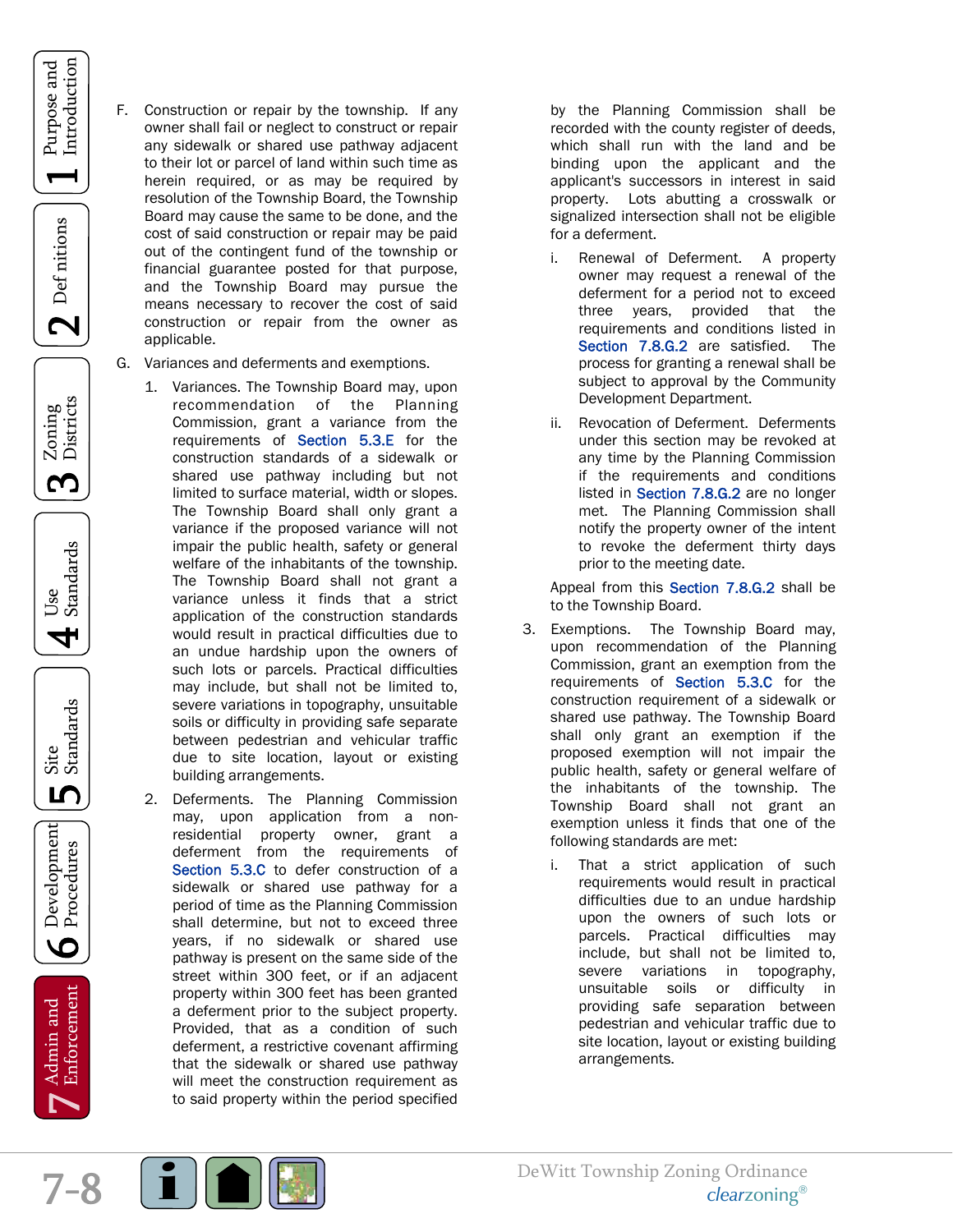Z Def nitions





UП

If, as a result of the practical difficulties the cost of installing the sidewalk is in excess of ten percent of the overall project cost, the Township Board may grant the exemption. However, the Township Board may determine that the proposed sidewalk or pathway is a significant connection and deny the exemption.

- ii. The property in question is not identified in the Non-Motorized Transportation Plan or Comprehensive Development Plan as a future sidewalk or shared use pathway. However, in<br>the event of unanticipated the event of unanticipated development that may have a significant impact on non-motorized transportation, sidewalks or shared use pathways may be required even though they may not be identified in the Non-Motorized Transportation Plan.
- 4. Process. A variance, deferment, or exemption request shall be filed by the property owner or their designated agent. An application for a variance, deferment or exemption shall be submitted to the Township's Community Development Department in writing and shall set forth the basis, rationale or reasons the applicant feels the request qualifies for the variance, deferment or exemption. The application shall be submitted, in writing, at least two weeks in advance of a regular meeting of the Township Planning Commission and shall be accompanied by the appropriate fee as shall be established from time to time by resolution of the Township Board.
- 5. Reports. The Community Development Department shall have the responsibility of preparing a written report which shall be submitted to the Township Planning Commission or the Township Board as applicable prior to the meeting at which the application will be considered.

#### 7.9 ZONING BOARD OF APPEALS

- A. Establishment. There is hereby established a zoning board of appeals (hereafter board of appeals). The board of appeals shall perform its duties and exercise its powers as provided by Public Act No. 110 of 2006, article VI (MCL 125.3601 et seq.).
- B. Membership, terms of office.
	- 1. The board of appeals shall consist of seven members.
		- a. The first member of such board of appeals shall be a member of the township planning commission and appointed by the township board for said member's term of office;
		- b. The second member shall be a member of the township board, appointed by the township board for said member's term of office; the member from the township board or any elected township official shall not be the chairperson of the board of appeals; an employee or contractor of the township board may not serve as a member of the board of appeals;
		- c. The five remaining members shall be as set forth in section 601(5) of Public Act No. 110 of 2006 (MCL 125.3601 (5)).
	- 2. The township board may appoint not more than two alternate members who are electors of the township for the same term as regular members of the board of appeals. An alternate member may be called as specified to serve as a member of the zoning board of appeals in the absence of a regular member, if the regular member will be unable to attend one or more meetings. An alternate member may also be called to serve as a member for the purpose of reaching a decision on a case in which the member has abstained for reasons of conflict of interest. The alternate member appointed shall serve in the case until a final decision is made. The alternate member shall have the same voting rights as a regular member of the board of appeals.
- C. Rules of appeals procedure. The board of appeals will adopt its own rules of procedure as may be necessary to conduct its meetings and carry out its function. The board of appeals shall choose its chairman, a vice-chairman, and a secretary.





Admin and **Enforcement**